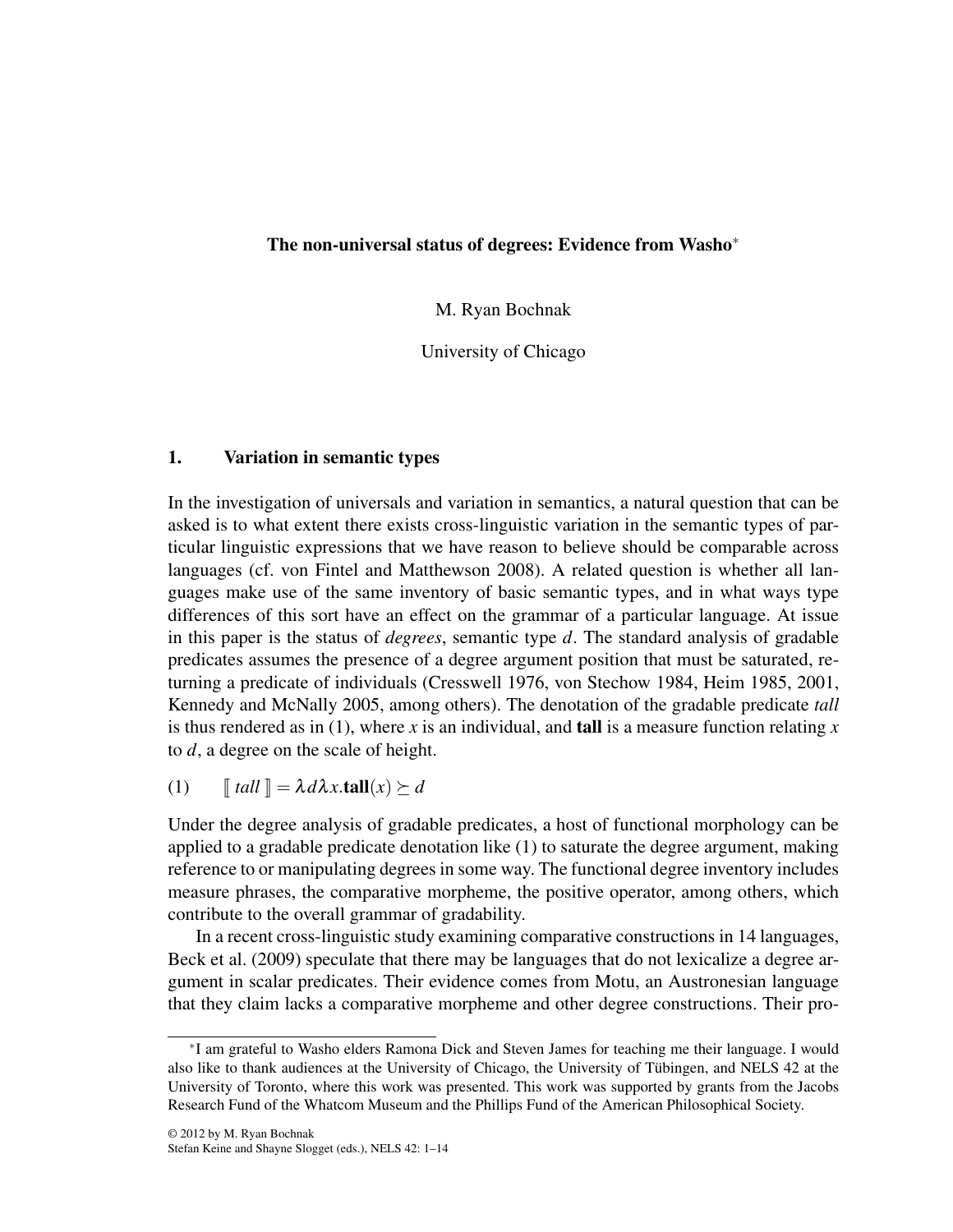# 2 M. Ryan Bochnak

posal is spelled out as a parameter on whether scalar predicates in a given language lexicalize a degree argument. Beck et al.'s parameter specifically only targets the semantic type of scalar predicates in a language. They leave open whether a language could lack degree arguments in scalar predicates but still have functional morphemes that introduce and manipulate degrees. However, if we are faced with considering the possibility that some languages do not lexicalize degree arguments in gradable predicates, it seems natural to expect that there should be languages that lack any reference to degrees at all, both in lexical items and functional morphology.

Taking such a proposal seriously, we can ask the following question: what would a degree-less language look like?<sup>1</sup> First, all scalar predicates would be lexicalized as contextsensitive vague predicates, as in (2):

(2) 
$$
\llbracket \tanh \rrbracket^c = \lambda x. \text{tall}(x) \text{ in } c
$$

That is, scalar predicates like *tall* would not lexicalize a measure function as part of their meaning; they would simply require that an individual counts as 'tall' in a context *c*. Second, we would expect the language not to possess any measure phrases of the sort *five feet* in *five feet tall(er)*. Following recent work, notably Schwarzschild (2002, 2005), measure phrases are taken to name either degrees or sets of degrees. It follows that if a language makes no reference to degrees, it should not lexicalize any measure phrases. Third, there would be no comparative morpheme whose function is to introduce an asymmetric ordering relation between degrees. Rather, comparison would be implicit in the sense of Kennedy (2007a), where the positive form of a predicate is used without any comparative morphology, and a comparison between objects is inferred. Fourth, we expect not to find any effects of scale structure to be linguistically significant. As argued by Kennedy and McNally (2005), scale structure consists, in part, of a set of degrees ordered along a dimension. If a language lacks reference to degrees, we would expect modifiers not to show sensitivity to scale structure. In particular, we expect to find that modifiers of scalar predicates do not show scale-based selectional restrictions. Finally, we expect that the norm-related interpretation of scalar predicates to be lexicalized directly in the predicate. Under the degree analysis, norm-relatedness is derived by positing a positive operator POS, which forms part of the inventory of functional degree morphemes. In a degree-less system, recourse to POS is not necessary, and it is predicted that scalar predicates have a norm-related interpretation even in comparison contexts, in contrast with languages like English.

I claim that Washo is a degree-less language in the sense described here, and argue that gradation structures in Washo pattern exactly as outlined above. I propose that scalar predicates in Washo are lexicalized as in (2). That is, Washo is like Motu as described by Beck et al. (2009) in not lexicalizing a degree argument in scalar predicates. However, I additionally make the stronger claim that Washo also lacks any functional elements that

<sup>&</sup>lt;sup>1</sup>In framing the discussion in this way, I am assuming that the degree analysis of gradable predicates and corresponding functional morphology is the correct one at least for languages like English. There is, however, a line of work that denies the existence of degrees even in English, and treats scalar predicates simply as vague predicates, a subset of the  $\langle e, t \rangle$  predicates. Notable examples of this line of work include Kamp (1975), Klein (1980), and more recently van Rooij (2011). Going forward, I set aside these analyses, but they return to the discussion later on in section 6.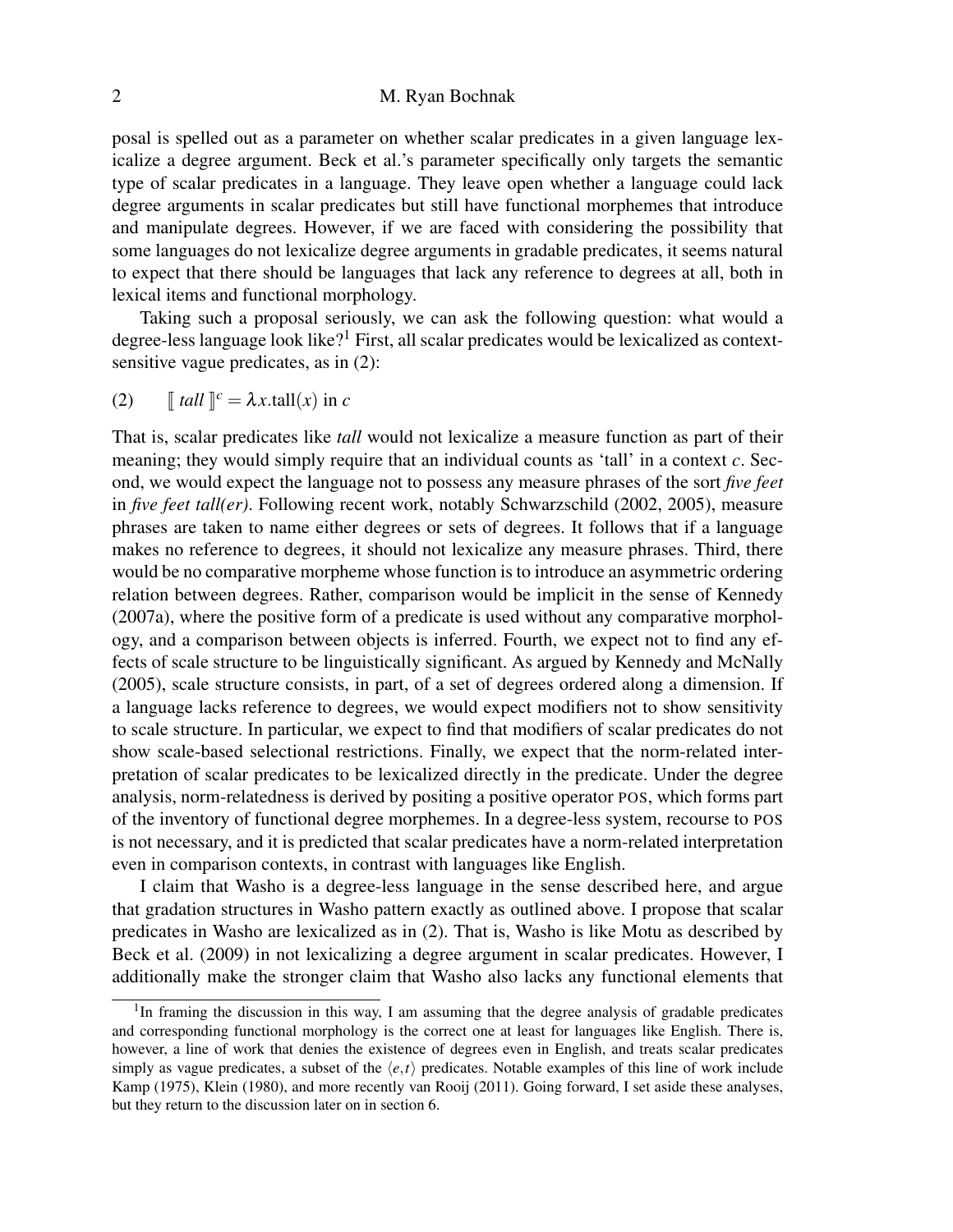make reference to degrees. In the rest of this paper, I show that all the predictions outlined above are upheld in Washo, essentially providing an existence proof that there exist truly degree-less languages, and that reference to type *d* is not a semantic universal. Rather, whether a language makes reference to degrees or not constitutes an important aspect of cross-linguistic variation.

Before diving into the predictions made by the degree-less analysis, I briefly outline the basics of scalar predication in Washo. Washo lacks a distinct morphosyntactic category of adjectives; scalar concepts are typically lexicalized as verb roots, as in (3). Evidence that such forms are verbs comes from the fact that they directly compose with verbal inflectional morphology, such as the imperfective suffix  $-i$  in (3). In many contexts, we also find a verb stem naming a scalar predicate in a nominalized form, by means of the nominalizing prefix de- as in (4). In this case, the nominalized predicate appears with a copula verb  $-e^2$ -, which is where verbal agreement and aspectual morphology appears.<sup>2</sup>

| (3) |                    | mé:hu ?il-káykay-i?-i   |                    | mé:hu de-?il-káykay-i?             | $k'-e^2-i$ |
|-----|--------------------|-------------------------|--------------------|------------------------------------|------------|
|     |                    | boy ATTR-tall-ATTR-IPFV |                    | boy NMLZ-ATTR-tall-ATTR 3-COP-IPFV |            |
|     | 'The boy is tall.' |                         | 'The boy is tall.' |                                    |            |

As far as I can tell, there is no semantic difference between these two forms, at least for the constructions to be discussed here. For the purposes of this paper, these two forms of scalar predicates will be taken to have equivalent semantic interpretations.

### 2. No measure phrases

Measure phrases like *five feet* in *five feet tall* are typically taken to denote degrees, degree quantifiers, or degree predicates (von Stechow 1984, Heim 2001, Schwarzschild 2002, 2005, Svenonius and Kennedy 2006). Therefore, in a language that makes no reference to degrees, we expect measure phrases not to exist. This prediction is upheld in Washo.

It is of course well-known that the inventory and behavior of measure phrases crosslinguistically is quite idiosyncratic (Schwarzschild 2005, among others). Thus, testing for and detecting measure phrases can be quite difficult. In my investigations, the only example of anything measure phrase-like are phrases that name a number of years, an example of which is in  $(5)$ :

(5) hélme? mú?c'im de-w-gális-i? three ten NMLZ-STATIC-winter-ATTR 3-COP-IPFV  $k$ '-é?-i 'He is thirty years old.'

In this example, a putative measure phrase occurs in a copula construction, and isn't modifying a scalar predicate *M*ile 'old'; such a structure is in fact ungrammatical, as in (6).

<sup>&</sup>lt;sup>2</sup>Unless otherwise stated, all the data in this paper come from my own primary fieldwork with native speakers of Washo. The following shorthands are used in morpheme glosses:  $3 = 3$ rd person, AOR = aorist,  $ATTR = attribute$ ,  $COP = copula$ ,  $IPFV = imperfective$ ,  $NC = negative \: concord$ ,  $NEG = negation$ ,  $NMLZ$  $=$  nominalizer,  $Q =$  question,  $SR =$  switch reference, STATIC = prefix on weather predicates. Characters in Washo orthography not conforming to their typical IPA values are as follows:  $M = [m]$ ,  $\check{s} = [f]$ ,  $y = [j]$ .  $^{\circ}$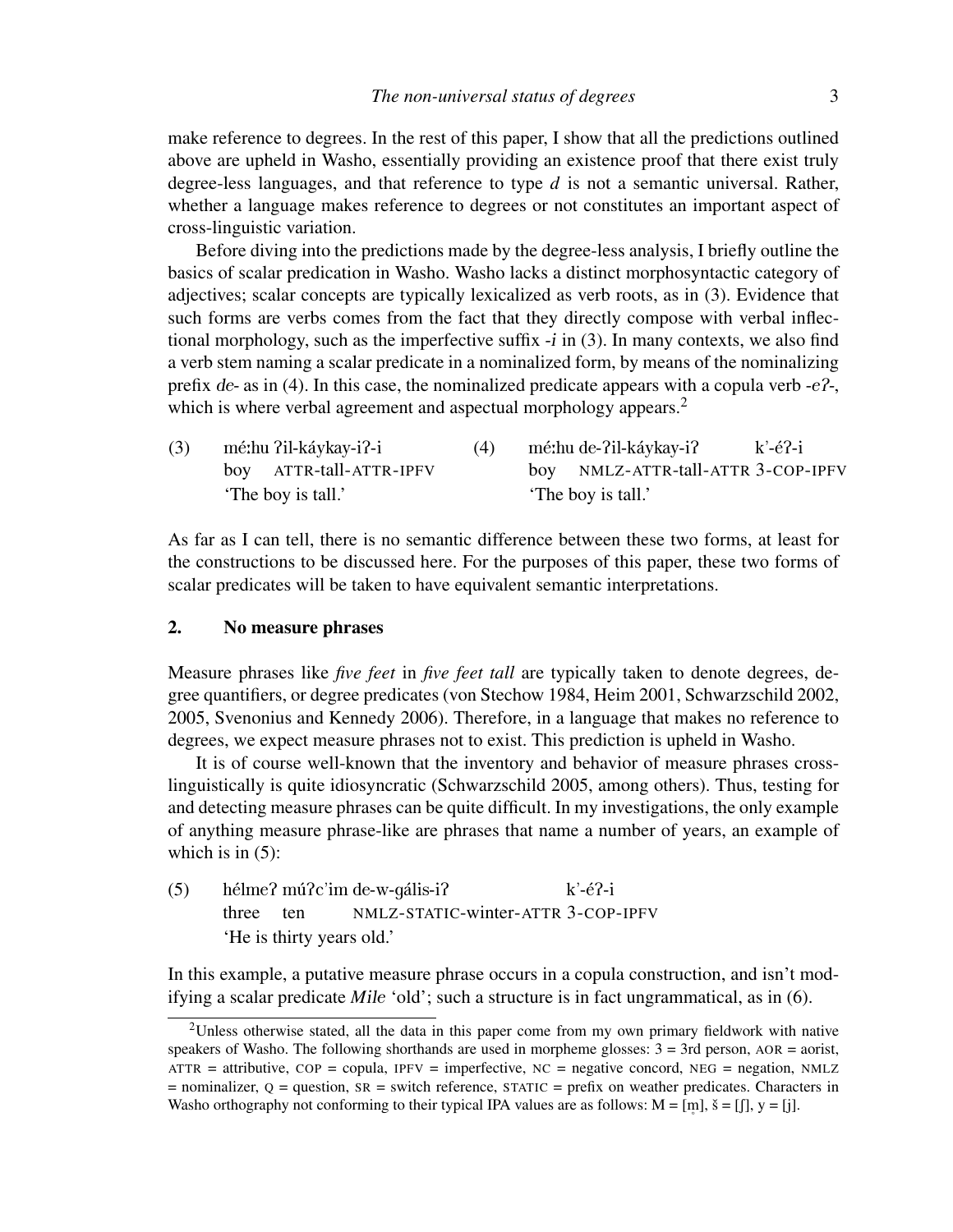#### 4 M. Ryan Bochnak

(6) \*hélme? mú?c'im de-w-gális-i? three ten NMLZ-STATIC-winter-ATTR old-IPFV Mîle-yi Intended: 'He is thirty years old.'

Other attempts to translate measure phrases into Washo result in either (i) the use of the positive form of a scalar predicate, or with modification by *šemu* (roughly 'very/really'; see section 4); or (ii) comments from speakers like "we don't say things like that in Washo."

The point here is that despite the presence of phrases like in (5), measure phrases do not form part of the grammar of gradability in Washo like they do in languages like English. Such behavior is expected if Washo has no lexical items or functional morphology that makes no reference to degrees.

# 3. Implicit comparison

Kennedy (2007a) (borrowing terminology from Sapir 1944) argues for a contrast between explicit and implicit comparison, both within and across languages:

- (7) a. *Explicit comparison*: establishes an ordering relation between objects *x* and *y* with respect to a gradable property *g* using a morphosyntactic form whose conventional meaning has the consequence that the degree to which  $x$  is  $g$ exceeds the degree to which *y* is *g*.
	- b. *Implicit comparison*: establishes an ordering between objects *x* and *y* with respect to a gradable property *g* using the positive form by manipulating the context in such a way that the positive form is true of *x* and false of *y*.

The key distinction in explicit versus implicit comparison is that the former makes use of dedicated morphology to express the comparison relation, while the latter uses only the positive (unmarked) form, and a comparison between two objects is inferred.

Let us examine this distinction at work in English, which uses both explicit and implicit comparison strategies. Explicit comparison in English is achieved by marking the gradable predicate with *-er*/*more*. While the exact semantics of the English comparative morpheme is somewhat controversial, two variants are typically found in the literature. One is a 'phrasal' variant, whereby the comparative morpheme takes two individual-denoting phrases and a gradable predicate as arguments, as in (8). The other option is a 'clausal' variant, whereby the comparative morpheme takes two clauses denoting sets of degrees, as in  $(9)$ .<sup>3</sup> In either case, the job of the comparative morpheme is to introduce an asymmetric ordering between degrees.

(8) 
$$
\llbracket -er_1 \rrbracket = \lambda y \lambda G_{\langle d, et \rangle} \lambda x. \max \{ d' | G(d')(x) = 1 \} > \max \{ d'' | G(d'')(y) = 1 \}
$$

(9) 
$$
\llbracket -er_2 \rrbracket = \lambda D1_{\langle d,t \rangle} \lambda D2_{\langle d,t \rangle} \cdot \max(D2) > \max(D1)
$$

(10) a. John is taller than Mary. b.  $\max\{d' | [\text{tall}(j) = d'] = 1\} > \max\{d'' | [\text{tall}(m) = d''] = 1\}$ 

<sup>&</sup>lt;sup>3</sup>See Heim (1985) and Kennedy (1997) for an overview of the issues at stake for deciding between the phrasal and clausal analyses of comparatives.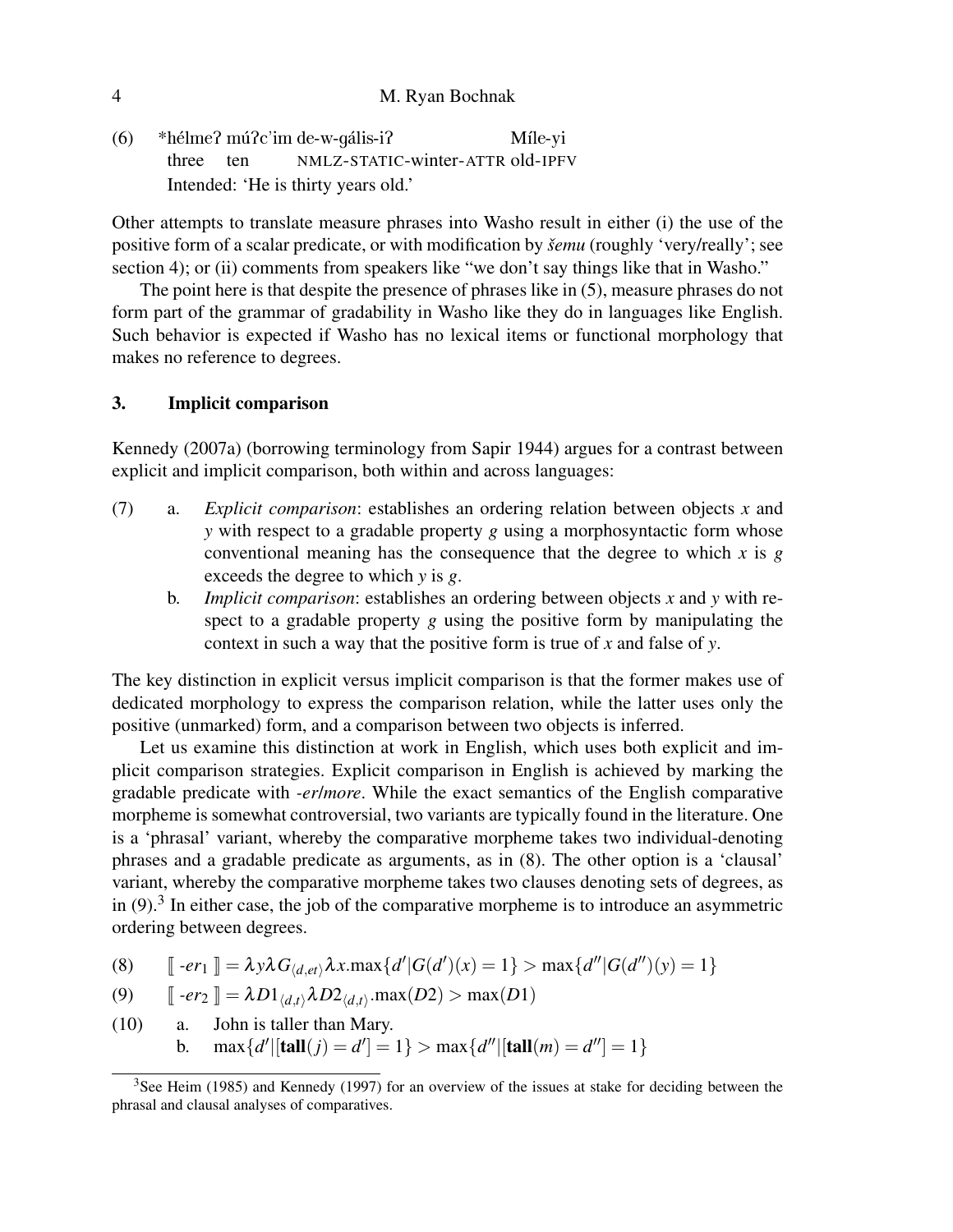In contrast, in the case of implicit comparison there is no morphological marking on the gradable predicate. An example of implicit comparison in English is found in (11), where the standard of comparison is found in a *compared to* phrase.

(11) Compared to Mary, John is tall.

According to Kennedy (2007a), (11) is true in a context *c* if and only if the positive form tall is true of John in any context  $c'$  that is just like  $c$  except that the domain of individuals includes only John and Mary. In such a context, if it is true that John is tall and Mary is not, then it can be inferred that John is taller than Mary. The function of the *compared to* phrase it to limit the domain to only the two individuals, and evaluate the truth of the gradable predicate relative to only those two individuals (see also Beck et al. 2004). Crucially, implicit comparison makes use of the positive form and does not involve an operation over degrees.

If a language makes no reference to degrees, we expect not to find morphemes that operate over degrees. Specifically, such a language would have no explicit comparison construction, but would instead make use of an implicit strategy to express a comparison between objects. Washo is indeed a language of this type.

### 3.1 Conjoined comparison in Washo

The primary comparison strategy in Washo is conjoined comparison, whereby two independent clauses containing antonymous predicates are juxtaposed, as in (12). This comparison strategy is widely attested in the world's languages. According to Stassen's (1985) typology of comparison constructions in 110 languages, 26 (23.6%) use conjoined comparison as a primary or secondary means of expressing comparison.

(12) t'é:liwhu de-?il-káykay-i? man NMLZ-ATTR-tall-ATTR 3-COP-IPFV girl  $k$ '-é?-i šáwlamhu de-?il-káykay-i?-é:s NMLZ-ATTR-tall-ATTR-NEG 3-COP-AOR-SR  $k'-e^2-a^2-\tilde{s}$ 'The man is taller than the girl.' (lit: 'The man is tall, the girl is not tall.')

The scalar predicates are not marked with any overt comparative morphology in either clause. In (12), we simply find the positive (unmarked) form in a regular predication structure (cf. (4)). Given that there is no special morphosyntactic form involved, conjoined comparison constructions appear to be instances of implicit comparison. However, we should control for the possibility that there is a covert comparative morpheme present (as is suggested in the analyses of Japanese comparatives by Beck et al. (2004) and Kennedy (2007a)).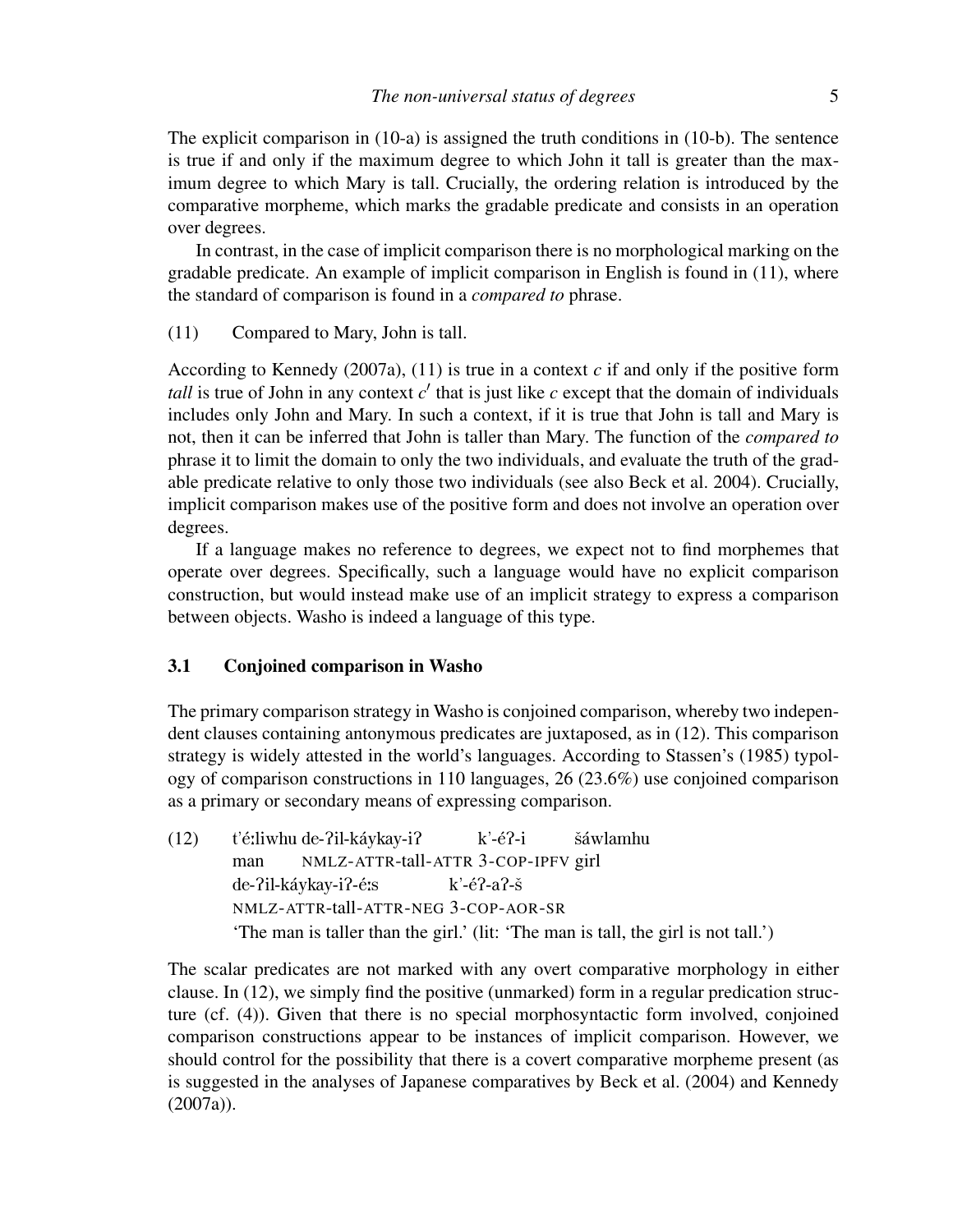### 3.2 Tests for explicit vs. implicit comparison

According to Kennedy (2007a), there are at least three tests that distinguish explicit from implicit comparison. These tests target the semantic differences between the comparative and positive forms of gradable predicates. Essentially, what we find is that the semantics of implicit comparison reflects that of the positive form, in particular with respect to vagueness and context-sensitivity, which is expected since there is no dedicated comparative morphology present. The three relevant tests are the following: (i) (non-)acceptability of the comparison in crisp judgement contexts; (ii) (non-)acceptability of the comparison with minimum standard predicates; and (iii) (non-)acceptability with differential measure phrases. Since, as shown in section 2, Washo lacks measure phrases, the last test does not apply, and I therefore focus on the first two. The reader can verify that the English explicit and implicit comparisons in (10) and (11) pattern the way predicted by these tests.

Crisp judgement contexts: Predicates like *tall* are vague and context-sensitive, meaning that the truth value of a sentence like *John is tall* greatly depends on the context in which it is uttered. To evaluate the truth of such an utterance, speakers must have a contextually salient standard of comparison in mind, such that if John exceeds such a standard with respect to height, then he can truthfully be ascribed the property *tall*. The value of the standard depends highly on contextual factors, such as what sort of object John is, or for what purpose we are evaluating his height. Furthermore, such predicates require an individual to 'stand out' relative to others to be used truthfully (Kennedy 2007b). This means that it is difficult to make distinctions between two individuals that occupy very close positions on a scale. That is, if we accept that John is tall, and Mary is only one half inch shorter than John, then we should also accept that Mary is tall.

What does all this mean for the explicit versus implicit distinction? Since implicit comparison is based on the positive form of the predicate, this type of comparison construction should have the same semantic properties as the positive form. Specifically, implicit comparison should be infelicitous in so-called crisp judgement contexts where there is only a small difference between two objects and neither stands out relative to the other. Explicit comparison, by contrast, only requires an asymmetric ordering between two objects, meaning that the comparative form of the scalar predicate is not vague like the positive form. Therefore explicit comparison is expected to be felicitous even in crisp judgement contexts.

With respect to this test, Washo conjoined comparisons pattern like implicit comparisons. Conjoined comparisons are infelicitous in contexts such as (13).

(13) a. Context: comparing two ladders that are very close in height

b. ??wíːdiʔ t'éweʔ dewgíʔiš k'-éʔ-i this much height 3-COP-IPFV this wíːdiʔ t'éweʔ-ŋa dewgíʔiš-éːs much-NC height-NEG  $k'-6$ ?-a?-š 3-COP-AOR-SR Intended: 'This one is taller than that one.' (lit: 'This one is tall, this one is not tall.')

Interestingly, conjoined comparisons in crisp judgement contexts improve with the ad-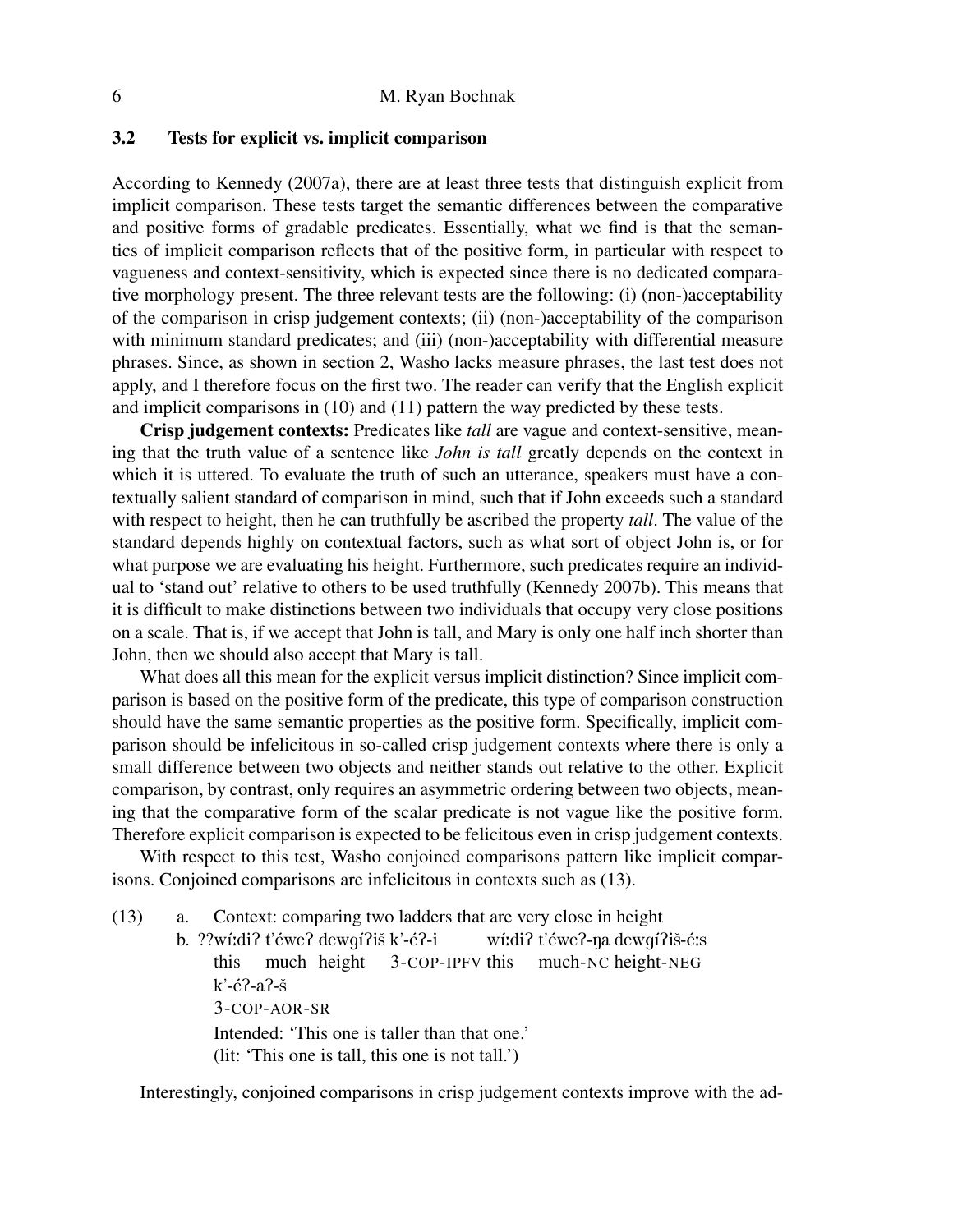dition of modifiers. The speaker in (14) circumvents the constraint against using implicit comparison in crisp judgement contexts by describing the standard of comparison in the second clause as  $t'$ *i*: $y$ eli? wéwši 'almost big'.

- (14) a. Context: comparing two pinecones that differ minimally in size
	- b. wíːdiʔ behéziŋ-aʔ-š lákʾaʔ wíːdiʔ t'íːyeliʔ wéwš-i this small-AOR-SR one this big almost-IPFV 'This one is bigger than that one.' (lit: 'This one is small, that one is almost big.')

Thus the addition of modifiers has the effect of enabling speakers to make finer distinctions in such contexts than the unmodified positive form allows.

Minimum standard predicates: Certain scalar predicates like *bent* or *wet* have minimum standards as opposed to context-dependent ones. That is, an object need only have a non-zero degree of bend to be considered bent, or a non-zero degree of moisture to be considered wet. Implicit comparison is expected to be infelicitous with such predicates since their standards are not context-dependent, while explicit comparison is predicted to be felicitous because the comparative operator simply requires two distinct degrees of bend or moisture. With respect to this test, conjoined comparisons in Washo pattern like implicit comparisons, as shown in (15).

- (15) a. Context: comparing two bent rods, one more bent than the other (though not a crisp judgement context)
	- b. ??wí:di? ?il-k'únk'un-i?-a?-š this ATTR-bent-ATTR-AOR-SR this wí:di? ?il-ší:šib-i?-i ATTR-straight-ATTR-IPFV Intended: 'This one is more bent than that one.' (lit: 'This one is bent, that one is straight.')

As with the crisp judgement contexts, conjoined comparisons with minimum standard predicates become acceptable with the addition of modifiers. In (16), the speaker hedges by claiming that one rod is bent while the other is 'almost straight'. In (17), the speaker asserts that one rod is bent, while the other is 'not very bent'.

 $(16)$  wí:di? ?il-k'únk'un-i?-a?-š this ATTR-bent-ATTR-AOR-SR this wí:di? ?il-ší:šib-i? ATTR-straight-ATTR almost-IPFV wéwš-i 'This one is more bent than that one.' (lit: 'This one is bent, that one is almost straight.') (17) wi:di? ?il-k'únk'un-i?-a?-š this ATTR-bent-ATTR-AOR-SR this wí:di? ?il-k'únk'un-i? ATTR-bent-ATTR very-NEG-AOR šemu-yé:s-a?

'This one is more bent than that one.'

(lit: 'This one is bent, that one is not very bent.')

Once again, the addition of modifiers allows speakers to make distinctions that are not possible with the positive form alone. Such evidence reveals that the unmarked positive form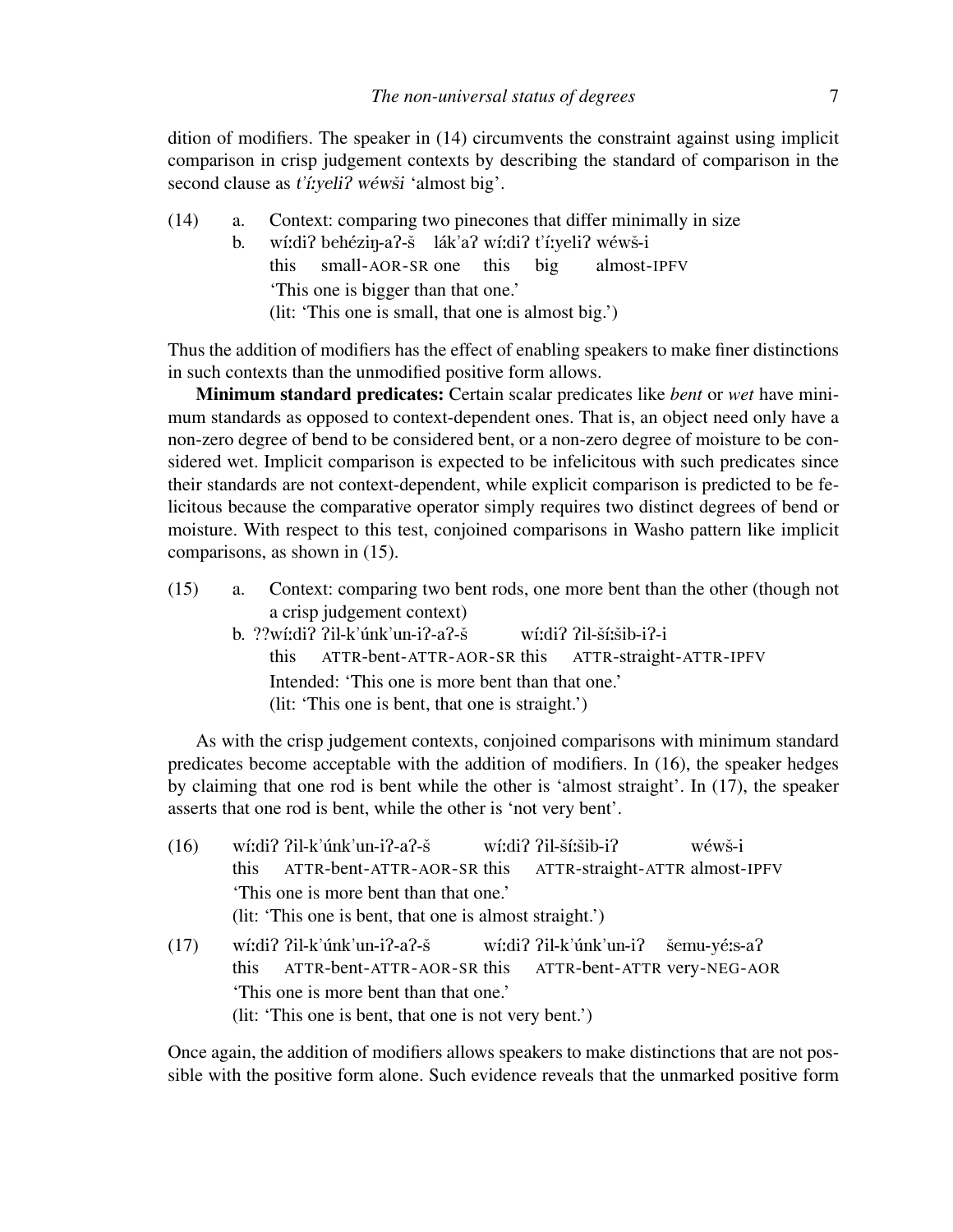shows the semantic behavior of the English positive form, even in comparison contexts. We will return to this issue later on in section 5.

In sum, based on Kennedy's tests, conjoined comparison in Washo is implicit comparison. This means that there is no evidence even for a covert comparative morpheme at work in these constructions. The absence of an explicit comparative morpheme that operates over degrees is completely expected if Washo makes no reference to degrees.<sup>4</sup>

### 4. Distribution of modifiers

The distribution of degree modifiers is sensitive to scale structure, i.e. the set of degrees associated with a predicate, and the type of standard encoded (Rotstein and Winter 2004, Kennedy and McNally 2005). For instance in English, the degree modifier *very* modifies scalar predicates with relative standards, which usually coincides with a scale structure lacking maximum and minimum elements. Meanwhile, the degree modifier *completely* only modifies predicates whose set of degrees includes a maximum value. That is, scale structure is responsible for the distributional differences between these two modifiers, as observed in (18).

- (18) a. The bottle is very tall/??closed.
	- b. The bottle is completely closed/??tall.

If a language makes no reference to degrees, we expect putative 'degree' modifiers not to show this type of sensitivity to scale structure, since scale structure by hypothesis consists of a set of degrees. I argue that cases of apparent degree modification in Washo in fact operate over  $\langle e, t \rangle$  predicates and do not make any reference to degrees. In this section I present a case study of the modifier *šemu*, which is often translated as 'very', but has a much wider distribution and somewhat variable interpretation across its uses, properties which I argue are the hallmarks of non-degree modification.<sup>5</sup>

First, we observe in (19)-(21) that *šemu* can be used as an apparent intensifier for predicates of all scale types; its distribution is not limited to relative-standard predicates like English 'very'. When *šemu* combines with non-relative standard predicates, a more appropriate translation is 'really'.

| (19) | de-?il-káykay-i?              | šému | (20) | ?il-ší:šib-i?                | šému |
|------|-------------------------------|------|------|------------------------------|------|
|      | NMLZ-ATTR-tall-ATTR ŠEMU      |      |      | ATTR-straight-ATTR ŠEMU      |      |
|      | very tall'                    |      |      | 'really straight'            |      |
|      | (relative standard predicate) |      |      | (maximum standard predicate) |      |

<sup>&</sup>lt;sup>4</sup>For lack of space, I cannot discuss here another comparison strategy in Washo, a mono-clausal construction where a locative postposition marks the standard of comparison. Preliminary evidence suggests that these are also implicit comparisons, though a full analysis will be left for another occasion. Washo also does not appear to lexicalize superlative or equative morphemes, consistent with the degree-less hypothesis.

<sup>5</sup>There are also other modifiers in Washo that show a similar distributional pattern and variable interpretations across uses, including wéwš 'almost' and *hénun* 'slightly'. A detailed analysis of these modifiers is left to another occasion.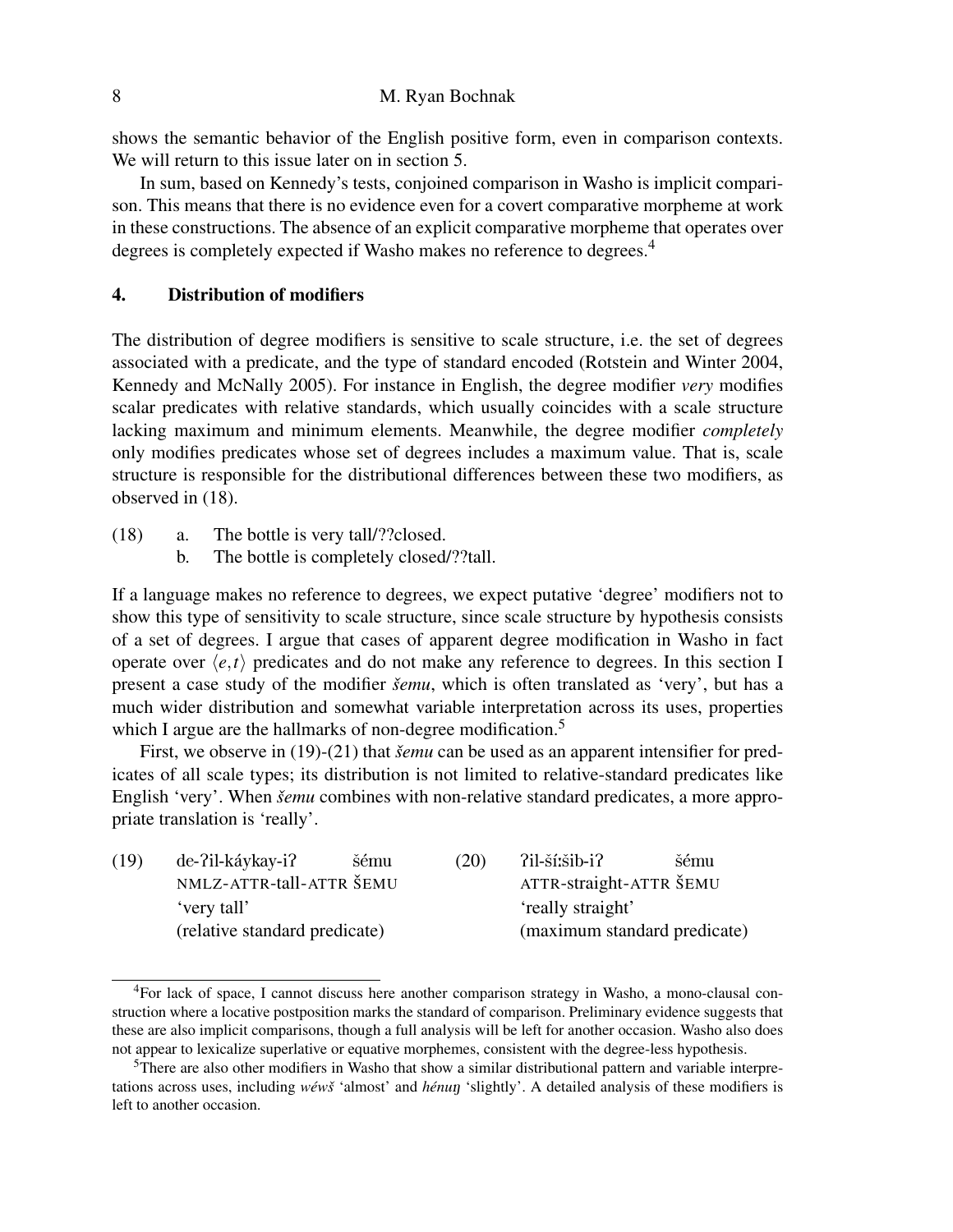$(21)$   $Pil-k'unk'unk'unk'$ ATTR-bent-ATTR ŠEMU šému 'really bent' (minimum standard predicate)

Second, *šemu* can be used as a modifier of verbs and nouns generally, and can even modify numerals. Such behavior would be surprising if *šemu* were a true degree modifier.

| (22) | lák'a? l-áːdu<br>yáha šému-yi   | (23) | lélim šému                                                           |
|------|---------------------------------|------|----------------------------------------------------------------------|
|      | one 1.POSS-hand hurt ŠEMU-IPFV  |      | night ŠEMU                                                           |
|      | 'One of my hands really hurts.' |      | 'middle of the night'/'really dark'                                  |
| (24) | ťé:liwhu dókto šému k'-é?-i     | (25) | dubáldi? šému hé:š ?-í?iw-i                                          |
|      | doctor ŠEMU 3-COP-IPFV<br>man   |      | $\text{\textcolor{blue}{\check{\text{S}}}}$ EMU Q 3-eat-IPFV<br>five |
|      | 'The man is a real doctor.'     |      | 'Did he eat exactly five (apples)?'                                  |

In addition to the wide distribution of *šemu*, we also observe in these examples that the semantic effect of the modifier varies somewhat depending on the predication modified. First, *šemu* has a standard-boosting intensification effect with minimum and relative standard predicates, as in (19), (21), and (22). Second, it has a precisification effect, acting as a slack regulator (in the sense of Lasersohn 1999) for predicates that readily allow imprecision in many contexts (e.g.  $(20)$ ,  $(25)$ ). Third, as seen in  $(23)$  and  $(24)$ , *šemu* can also be used to identify a prototypical or special instance of a predicate.

The wide distribution and somewhat variable semantic effects is evidence for nondegree semantics, in contrast with true degree modifiers such as *very* and *completely*, which have very restricted distributions and consistent semantic effect across uses. Following Bochnak (2011), I analyze *šemu* as a modifier that restricts the interpretation to 'clear cases' of the predicate being modified (cf. also McNabb 2012 for a similar analysis of the Hebrew modifier *mamaš*). To model the contribution of *šemu*, I propose that this modifier incorporates an epistemic or evidential component that is general enough explain its wide distribution, and brings about apparent degree effects in the appropriate cases, building on a similar characterization of English *real(ly)* by Paradis (2003) and Constantinescu (2011). The proposed semantics for *šemu* is given in (26):

(26) 
$$
\llbracket \text{šemu } \rrbracket = \lambda P \lambda x \lambda w P(x) \text{ in } w \& \forall w' \in \text{Dox}_{sp}(w) : P(x) \text{ in } w'
$$

Under this analysis,  $x$  is  $P$ -semu means that  $x$  falls under the extension of  $P$  in the actual world and in all worlds consistent with speaker's beliefs. As I now show, this analysis is general enough to capture the wide distribution of *šemu*, as well as its somewhat variable meaning across contexts, including apparent degree effects in certain cases.

First, considering (19), we can see how the intensification effects arise. In such a case, *x* counts as *tall* in the actual world and all accessible worlds consistent with the speaker's beliefs. There are possibly different standards for *tall* in different accessible worlds, and the semantics of *šemu* requires x to count as *tall* in all of them. It can then be inferred that x is well above the standard in the actual world, yielding the effect of intensification. Second,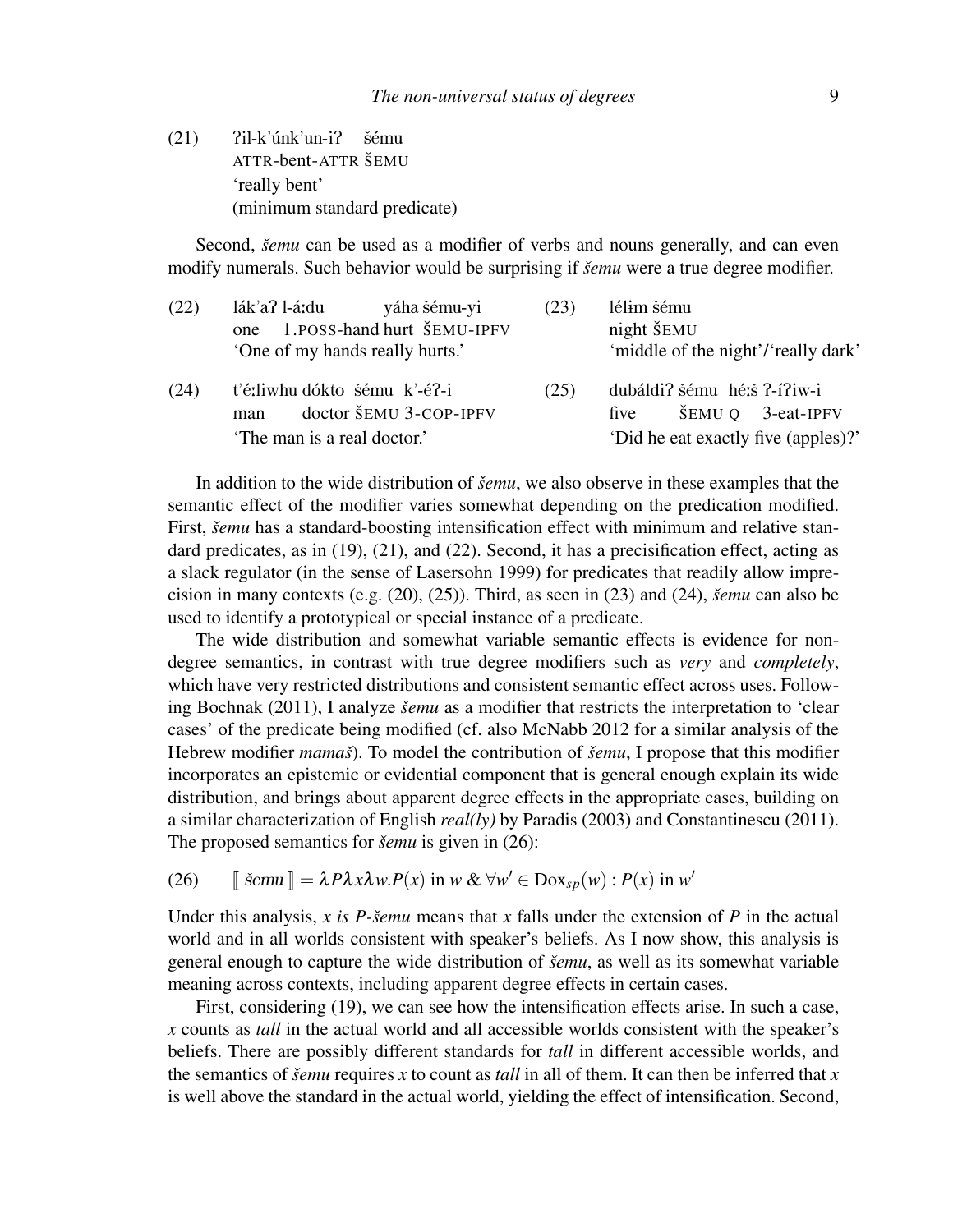the precisification effects come about in a similar way. A maximum standard predicate like *full* can be used imprecisely (Kennedy and McNally 2005), and the standard of precision required can vary from context to context (Lasersohn 1999). Once again, the contribution of *šemu* requires an object to count as *full* in all doxastically accessible worlds. This means that  $x$  must meet the standard of precision in all those worlds, and in particular the most stringent standard of precision, leading to the precisification effect. Finally, this analysis captures the cases where *šemu* is used to make reference to a prototype, as in (24). What counts as a member of the set of doctors can vary across worlds (e.g. PhDs may be considered doctors in some worlds but not in others). However, if *x* counts as a doctor in all accessible worlds, then it can be inferred that *x* is a prototypical instance of a doctor, since *x* has all the properties of being a doctor in all those worlds. Thus, the prototypicality effects can also be derived under this analysis of *šemu*.

To sum up, the wide distribution and variable semantic effect of *šemu* is evidence that it does not target degrees, in contrast with true degree modifiers like those found in English. This behavior of modifiers is entirely expected in a language that makes no reference to degrees, where the distinction between true degree predicates and non-degree predicates is neutralized. To the extent that modifiers in degree-less languages do show distributional sensitivities, the distinctions at work that contribute to those sensitivities will not be based on scale structure, or to whether a predicate lexicalizes a degree argument or not.

# 5. Obligatory norm-relatedness

In the degree analysis of gradable predicates, both the positive and comparative forms are derived from a lexical item of type  $\langle d, \langle e, t \rangle \rangle$ . To derive the positive form under this analysis, a null functional degree morpheme POS is posited, which binds the degree argument to one above a contextual standard, and returns an  $\langle e, t \rangle$  predicate.

(27) 
$$
\mathbb{P} \cos \mathbb{I} = \lambda G_{\langle d, et \rangle} \lambda x. \max \{d | G(x)(d)\} > d_{standard}
$$

Since the underlying lexical entry of gradable predicates are simply relations between individuals and degrees (cf. (1)), the norm-related interpretation comes from the application of the null positive operator. A virtue of this analysis is that it derives the fact that in languages like English, the use of the comparative form does not lead to any inference that the positive form of the predicate holds, which is explained by the obligatory non co-occurrence of POS and the comparative morpheme.

Since POS is part of the inventory of functional degree morphemes, we expect it not to exist in a degree-less language like Washo. But of course, by hypothesis, Washo scalar predicates do not lexicalize measure functions, and are simply vague predicates like (2), which lexicalize the equivalent of English ADJ + POS. This means that the norm-related interpretation is lexically encoded in the scalar predicate itself, and therefore should be present in all its uses, even in contexts of comparison. To show this effect in Washo, I consider the behavior of the positive (unmarked) form of scalar predicates in two comparison contexts: crisp judgement contexts; and comparisons where both objects fall under the negative extension of the predicate.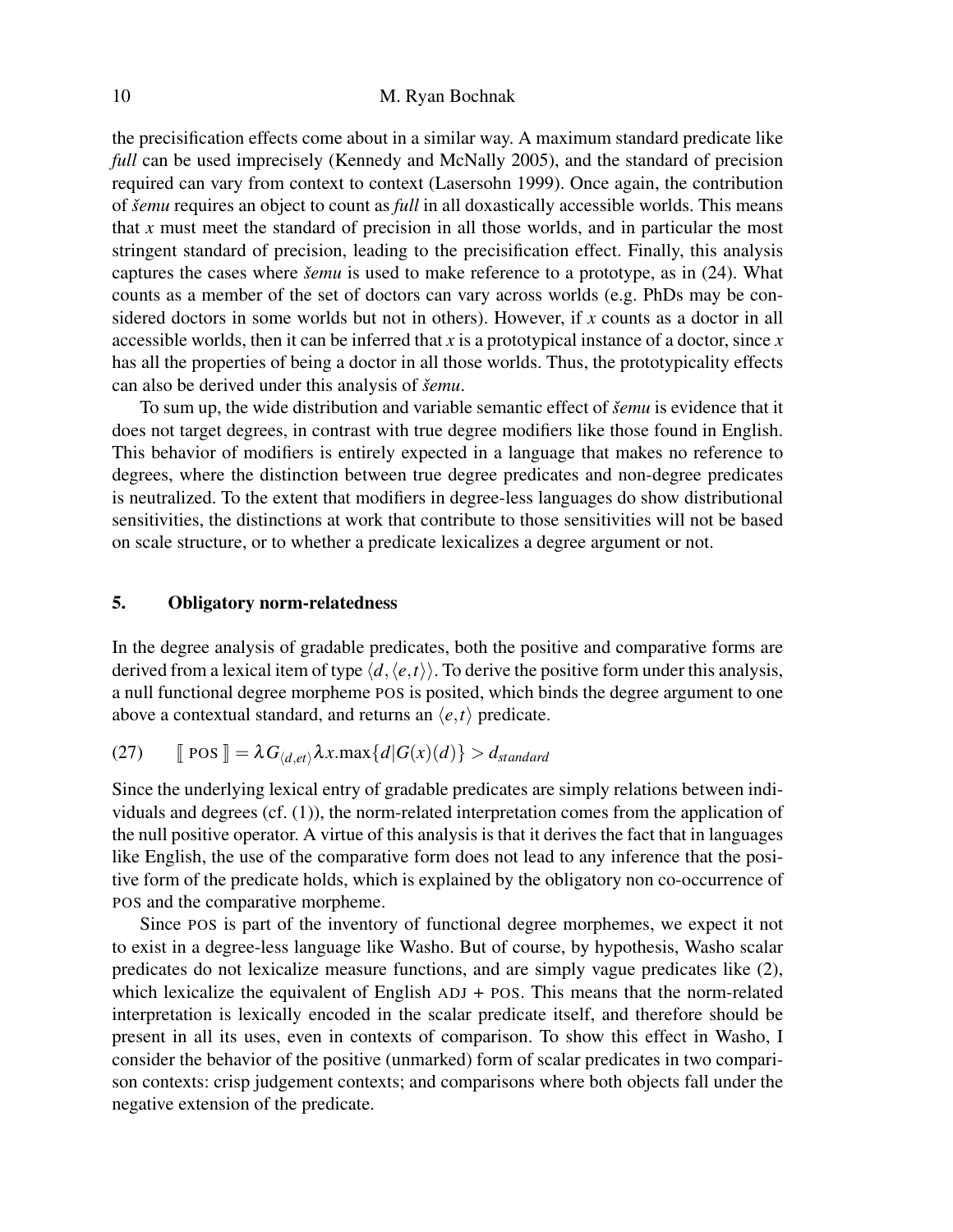Recall that the positive form of a scalar predicate is vague, and so cannot be used to make fine-grained distinctions between two objects that occupy distinct but very close positions on a particular scale. Under the degree analysis, this vagueness is contributed by POS. The (explicit) comparative form does not show these properties of vagueness, since POS and the comparative morpheme are in complementary distribution. This also provides the explanation for the observation discussed in section 3 that implicit comparisons are infelicitous in crisp judgement contexts, since implicit comparisons make use of the vague positive form. As we have already seen, such comparisons in Washo are infelicitous in crisp judgement contexts (modulo modification). Recall that the comparison in (13) is infelicitous in a context of comparing two similarly-sized ladders because neither object 'stands out' relative to the other with respect to height. That is, the vagueness of the positive form is present even in comparison contexts.

Further evidence comes from comparisons in contexts where both objects fall under the negative extension of the predicate.<sup>6</sup> Recall that under the degree analysis, the comparative form does not entail the positive form, since POS and the comparative morpheme are in complementary distribution. That is, *John is taller* can be true even if *John is tall* is not. In implicit comparison, however, only the positive form is used, so we might expect that comparisons using the positive form are infelicitous in contexts where the positive form is false, that is, when the objects being compared either fall under the negative extension of the predicate. In Washo conjoined comparisons, we find that this is indeed the case.

- (28) a. Context: comparing a man who is five feet tall and a woman who is four and half feet tall (i.e., both clearly fall under the negative extension of *tall*)
	- b. ??t'é:liwhu de-?il-káykay-i? man NMLZ-ATTR-tall-ATTR 3-COP-IPFV woman  $k$ '-é?-i da?mó?mo? de-?il-káykay-i?-é:s NMLZ-ATTR-tall-ATTR-NEG 3-COP-AOR-SR  $k'$ -é?-a?-š Intended: 'The man is taller than the woman.' (lit: 'The man is tall, the woman is not tall.')

A speaker can, however, circumvent this restriction by using a strategy that should by now be familiar, namely modification of the predicate, as in (29).

(29) a. Context: comparing two small pinecones (not a crisp judgement context) b. wí:di? behéziŋ-a?-š lák'a? wí:di? t'í:yeli? wéwš-i this small-AOR-SR one this big almost-IPFV 'This one is small, that one is a little bit big.'

What this data reveals is that not only is norm-relatedness preserved in comparison contexts in Washo, but also that norm-relatedness must be relative to the global context, rather than the immediate context. This appears to be an important difference between Washo conjoined comparisons and the English *compared to* construction. Recall that *compared*

<sup>6</sup>For reasons of space, I omit evidence from comparisons of objects that fall under the extension gap of the predicate, though similar facts obtain.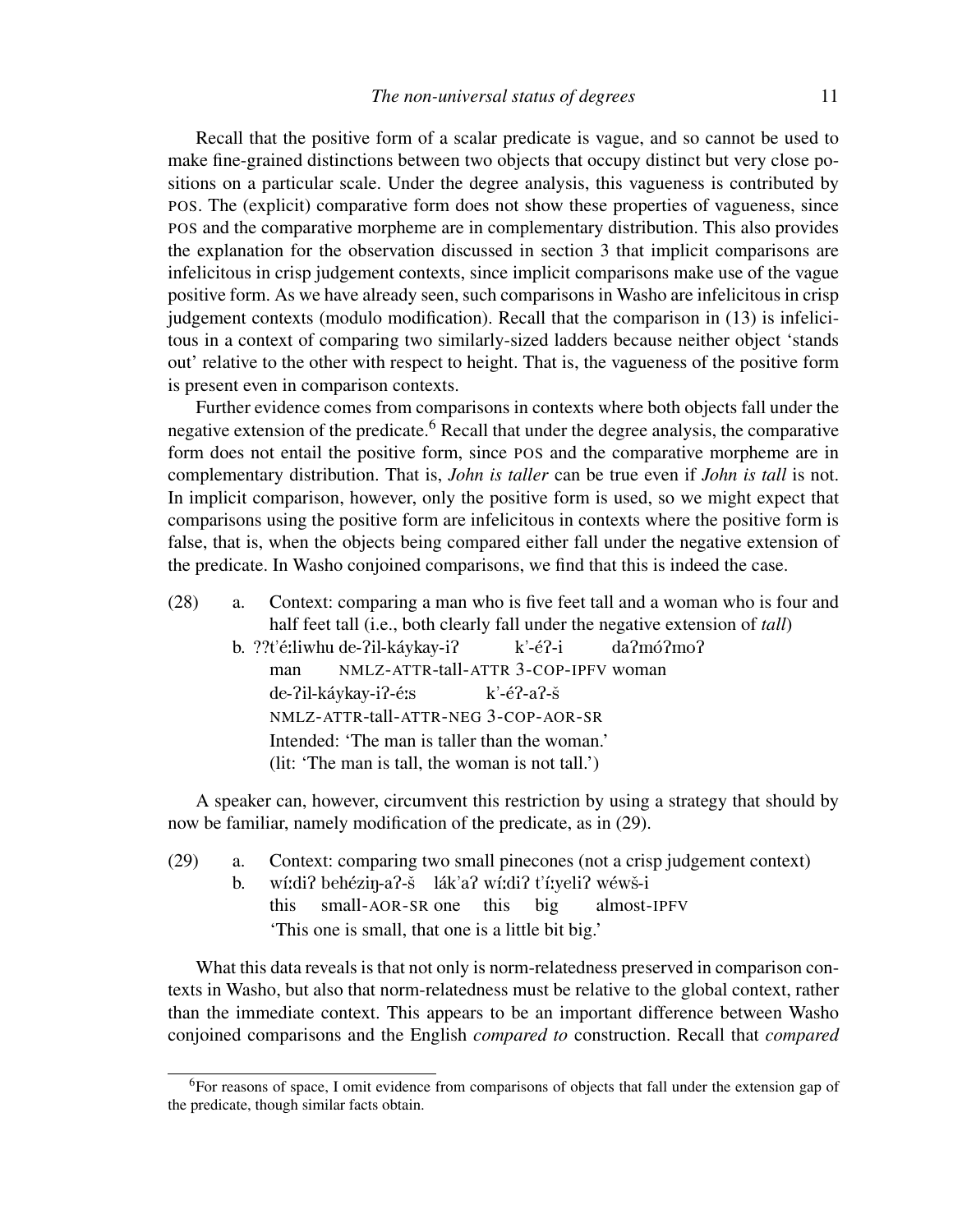# 12 M. Ryan Bochnak

*to* comparisons are also implicit comparisons according to Kennedy's (2007a) tests. However, the effect of the *compared to* phrase on the context is different from that of the Washo examples discussed here. In the analyses of Beck et al. (2004) and Kennedy (2007a), the *compared to* phrase has the effect of signaling that the speaker is restricting the context to only the two individuals being compared. The result is that the main predicate is true of one individual and false of the other in that restricted context. This means that while *compared to* constructions make use of the positive form, such comparisons can be used even if neither John nor Mary count as tall in the global context, since only the special restricted context is being considered to evaluate its truth.

In fact, English *compared to* comparisons (and their counterparts in Japanese) carry the implicature that neither individual holds the relevant property in the global context (Sawada  $2009$ .<sup>7</sup> By contrast, Washo conjoined comparisons are simply infelicitous in such contexts, modulo modification. We therefore observe cross-linguistic variation in implicit comparisons based on whether they can manipulate the context of evaluation of the positive form. I tentatively suggest that this difference may derive from the fact that English *compared to* comparisons are mono-clausal, while Washo conjoined comparisons are bi-clausal, the idea being that the calculation of the comparison class happens once for each independent clause. Support for this view comes from analogous conjoined structures in English like (30), which entails that John is taller than Mary, but (at least according to my intuitions) can only be used if both *John is tall* and *Mary is short* are true in the global context. Further research is required to flesh out the sources and limits of this variation.

(30) John is tall, Mary is short.

#### 6. Conclusion

I claim that the facts reported on here can be best understood if Washo makes no reference to degrees in its basic semantic ontology of logical types. I have shown that Washo is a language that lacks measure phrases, has only implicit comparison, has no true degree modifiers, and whose scalar predicates always receive a norm-related interpretation. This set of properties forms a grammatical system whose behavior can best be explained by assuming that Washo makes no reference to degrees in both its lexical items and inventory of functional meanings. This means that the basic type of degrees is not universally attested cross-linguistically, and whether a language does or does not make reference to degrees is an important aspect of cross-lingusitic variation. In terms of the larger picture of the extent and limits of cross-linguistic variation, the conclusion reached in this paper means that an important locus of variation lies in differences in the inventory of basic types. Further research will reveal the extent to which we find such variation between languages, and in particular which logical types are subject to this type of variation.

As alluded to previously (fn. 2), there is an alternative line of research of comparison and gradability that denies the existence of degrees even in English. In such analyses, all

<sup>&</sup>lt;sup>7</sup>The idea is that if the target of comparison is already considered tall in the global context, the use of *compared to* does not change the truth value of *John is tall*. This generates a relevance implicature that John is not tall with respect to the global comparison class (and likewise that Mary is even shorter).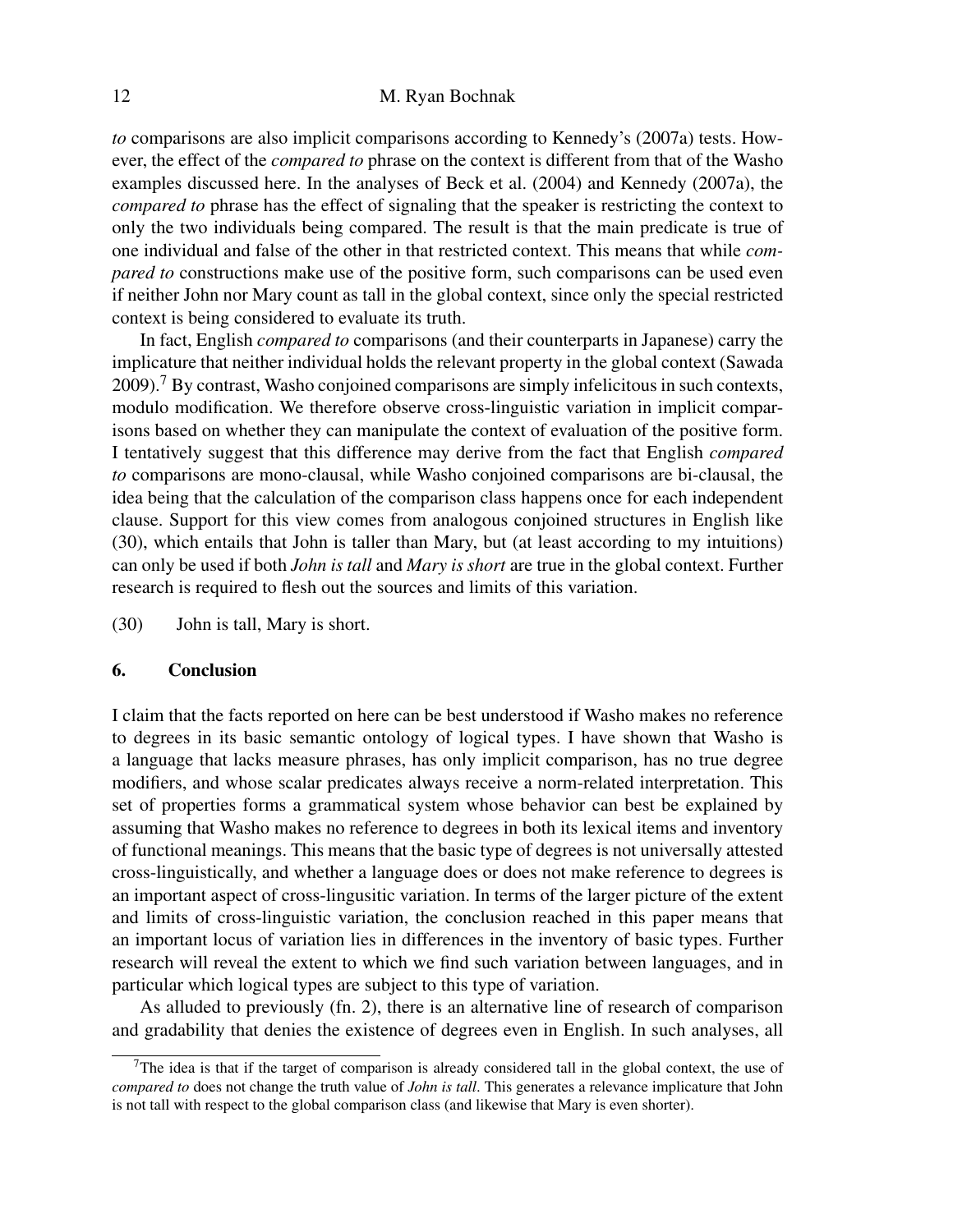gradable properties are treated as vague predicates of type  $\langle e, t \rangle$  (Kamp 1975, Klein 1980, van Rooij 2011), i.e., no degree argument is implicated in the lexicalization of scalar predicates. Under this system, 'degree' morphemes like the comparative and modifiers like *very* are characterized as operations on contextual parameters and comparison classes. If such an analysis for English is correct, then variation with respect to reference to degrees is not an issue since the logical type for degrees is not present in any language. We are then left with the question of how to explain the variation observed between English and Washo, which I have attributed to a difference in logical type. Proponents of this analysis would then have to say that Washo lacks certain operations over contextual parameters, and corresponding lexicalizations of morphemes that correspond to these operations. Such a characterization seems unlikely to turn out correct, given other facts about Washo we have examined here. For instance, I have analyzed the semantic contribution of the modifier *šemu* as one that makes reference to possible worlds, which themselves could be construed as sets of contexts. Additionally, the vague predicate analysis for languages like English has difficulty accounting for certain important facts such as the behavior of implicit comparison and differential measure phrases (see Kennedy 2011, Beck et al. 2009 for discussion). Therefore, it seems preferable to conclude that the variation observed between English and Washo can be traced back to a type difference, namely whether or not a language makes use of degrees in its basic ontology. This means that the Washo facts discussed here also serve as an indirect argument for the degree analysis of English-like languages.

#### References

- Beck, Sigrid, Sveta Krasikova, Daniel Fleischer, Remus Gergel, Stefan Hofstetter, Christiane Savelsberg, John Vanderelst, and Elisabeth Villalta. 2009. Crosslinguistic variation in comparative constructions. In *Linguistic Variation Yearbook*, ed. Jeroen van Craenenbroeck and Johan Rooryck, volume 9, 1–66. Philadelphia: John Benjamins.
- Beck, Sigrid, Toshiko Oda, and Koji Sugisaki. 2004. Parametric variation in the semantics of comparison: Japanese vs. English. *Journal of East Asian Linguistics* 13:289–344.
- Bochnak, M. Ryan. 2011. Managing vagueness, imprecision and loose talk in Washo: the case of *semu ˇ* . To appear in *Proceedings of Semantics of Under-represented Languages of the Americas 6*.
- Constantinescu, Camelia. 2011. Gradability in the nominal domain. Doctoral Dissertation, Leiden University.
- Cresswell, Max J. 1976. The semantics of degree. In *Montague Grammar*, ed. Barbara Partee, 261–292. New York: Academic Press.
- von Fintel, Kai, and Lisa Matthewson. 2008. Universals in Semantics. *The Linguistic Review* 25:139–201.
- Heim, Irene. 1985. Notes on comparatives and related matters. Ms. University of Texas at Austin.
- Heim, Irene. 2001. Degree operators and scope. In *Audiatur vox sapientiae*, ed. Caroline Féry and Wolfgang Sternefeld, 214–239. Berlin: Akademie-Verlag.
- Kamp, Hans. 1975. Two theories of adjectives. In *Formal Semantics of Natural Language*,